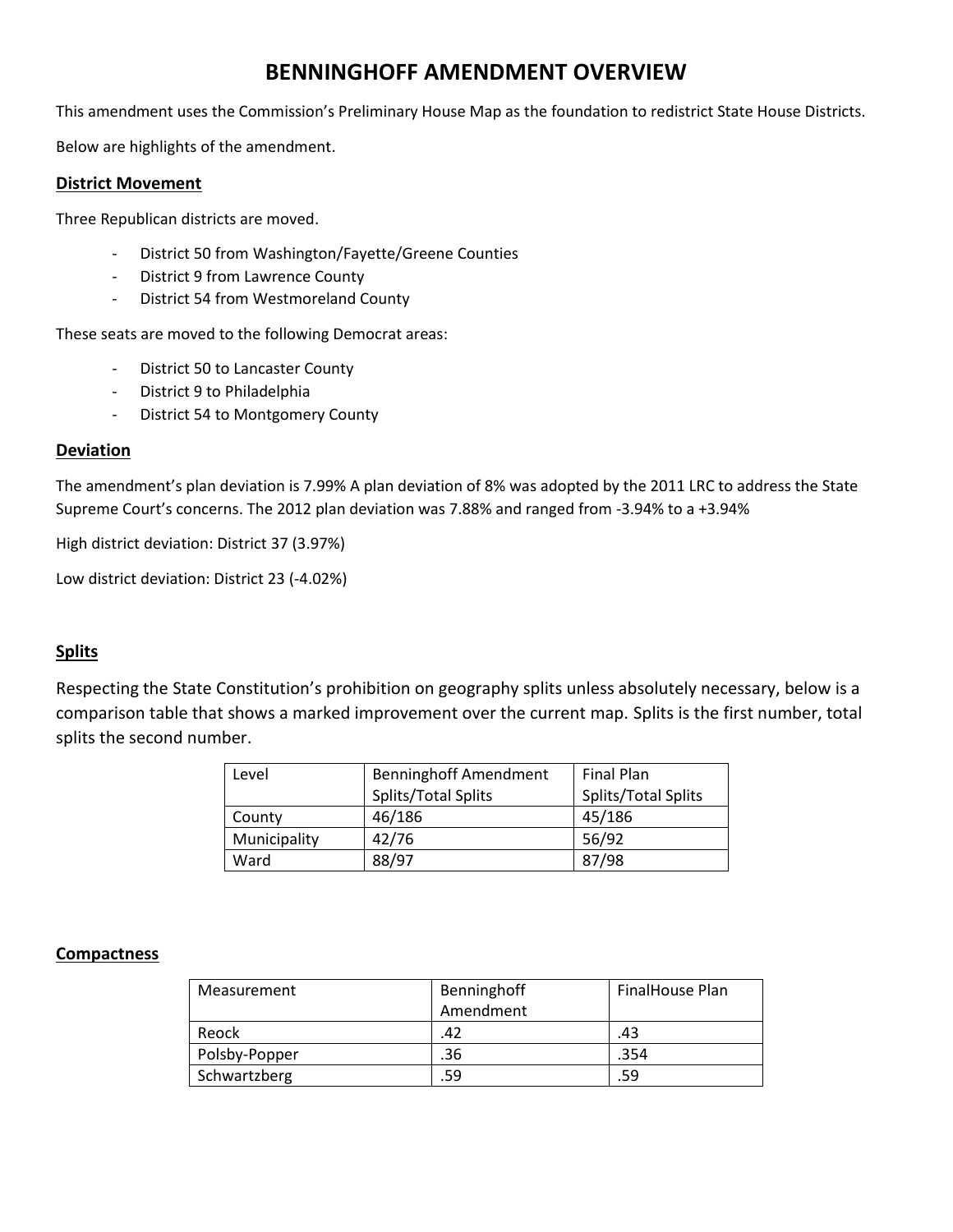# **Major Changes Over the Final Plan**

Bucks County changed to be more competitive without being disruptive – changes are reflective of the comments submitted to the commission.

Juniata Valley is restored to traditional representation – this change reflects comments submitted to the commission.

Triple splits in Allentown and Reading, single splits of Harrisburg and Lancaster are restored while increasing overall minority voting power.

## **Voting Rights**

Voting Rights districts are drawn using traditional redistricting criteria and an after the fact analysis determined the following:

Statewide, there are eight African-American and five Hispanic majority minority districts. There are twelve Black Opportunity Districts and five Hispanic Opportunity Districts.